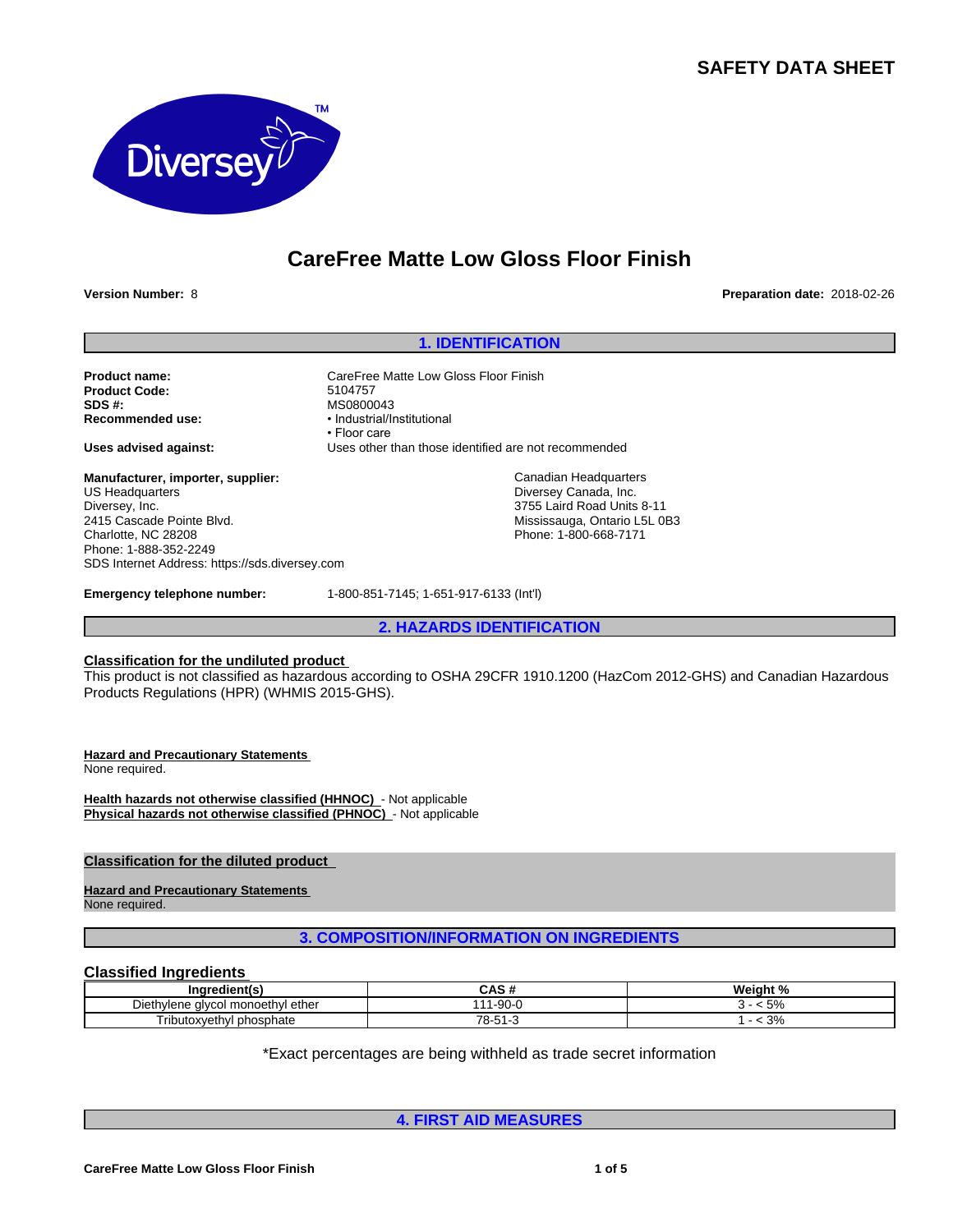# **Undiluted Product:**

**Eyes:** Rinse with plenty of water. If irritation occurs and persists, get medical attention. **Skin:** No specific first aid measures are required. **Inhalation:** No specific first aid measures are required. **Ingestion:** Rinse mouth with water.

**Most Important Symptoms/Effects:** No information available. **Immediate medical attention and special treatment needed** Not applicable. **Aggravated Medical Conditions:** None known.

# **Diluted Product:**

This product is intended to be used neat. **Eyes:** Rinse with plenty of water. If irritation occurs and persists, get medical attention. **Skin:** No specific first aid measures are required **Inhalation:** No specific first aid measures are required **Ingestion:** Rinse mouth with water.

# **5. FIRE-FIGHTING MEASURES**

**Specific methods:** No special methods required<br> **Suitable extinguishing media:** Not applicable. **Suitable extinguishing media:** Not applicable.<br> **Specific hazards:** Not applicable. **Specific hazards:** 

**Special protective equipment for firefighters:** As in any fire, wear self-contained breathing apparatus pressure-demand, MSHA/NIOSH (approved or equivalent) and full protective gear.

**Extinguishing media which must not be used for safety reasons:** No information available.

# **6. ACCIDENTAL RELEASE MEASURES**

**Environmental precautions and clean-up methods:**

**Personal precautions:** Put on appropriate personal protective equipment (see Section 8.). Clean-up methods - large spillage. Absorb spill with inert material (e.g. dry sand or earth), then place in a chemical waste container. Use a water rinse for final clean-up.

#### **7. HANDLING AND STORAGE**

**Handling:** Avoid contact with skin and eyes. FOR COMMERCIAL AND INDUSTRIAL USE ONLY. **Storage:** Keep tightly closed in a dry, cool and well-ventilated place. **Aerosol Level (if applicable) :** Not applicable.

## **8. EXPOSURE CONTROLS / PERSONAL PROTECTION**

**Exposure Guidelines:** This product, as supplied, does not contain any hazardous materials with occupational exposure limits established by the region specific regulatory bodies.

#### **Undiluted Product:**

**Engineering measures to reduce exposure:** No special ventilation requirements. General room ventilation is adequate.

| Personal Protective Equipment<br>Eye protection: | No personal protective equipment required under normal use conditions. |
|--------------------------------------------------|------------------------------------------------------------------------|
| Hand protection:                                 | No personal protective equipment required under normal use conditions. |
| Skin and body protection:                        | No personal protective equipment required under normal use conditions. |
| <b>Respiratory protection:</b>                   | No personal protective equipment required under normal use conditions. |
| <b>Hygiene measures:</b>                         | Handle in accordance with good industrial hygiene and safety practice. |

**Diluted Product:** This product is intended to be used neat.

**Engineering measures to reduce exposure:** Good general ventilation should be sufficient to control airborne levels

**Eye protection:** No personal protective equipment required under normal use conditions.<br> **Hand protection:** No personal protective equipment required under normal use conditions. **Hand protection:** No personal protective equipment required under normal use conditions. **Skin and body protection:** No personal protective equipment required under normal use conditions. **Respiratory protection:** No personal protective equipment required under normal use conditions. **Hygiene measures:** Handle in accordance with good industrial hygiene and safety practice.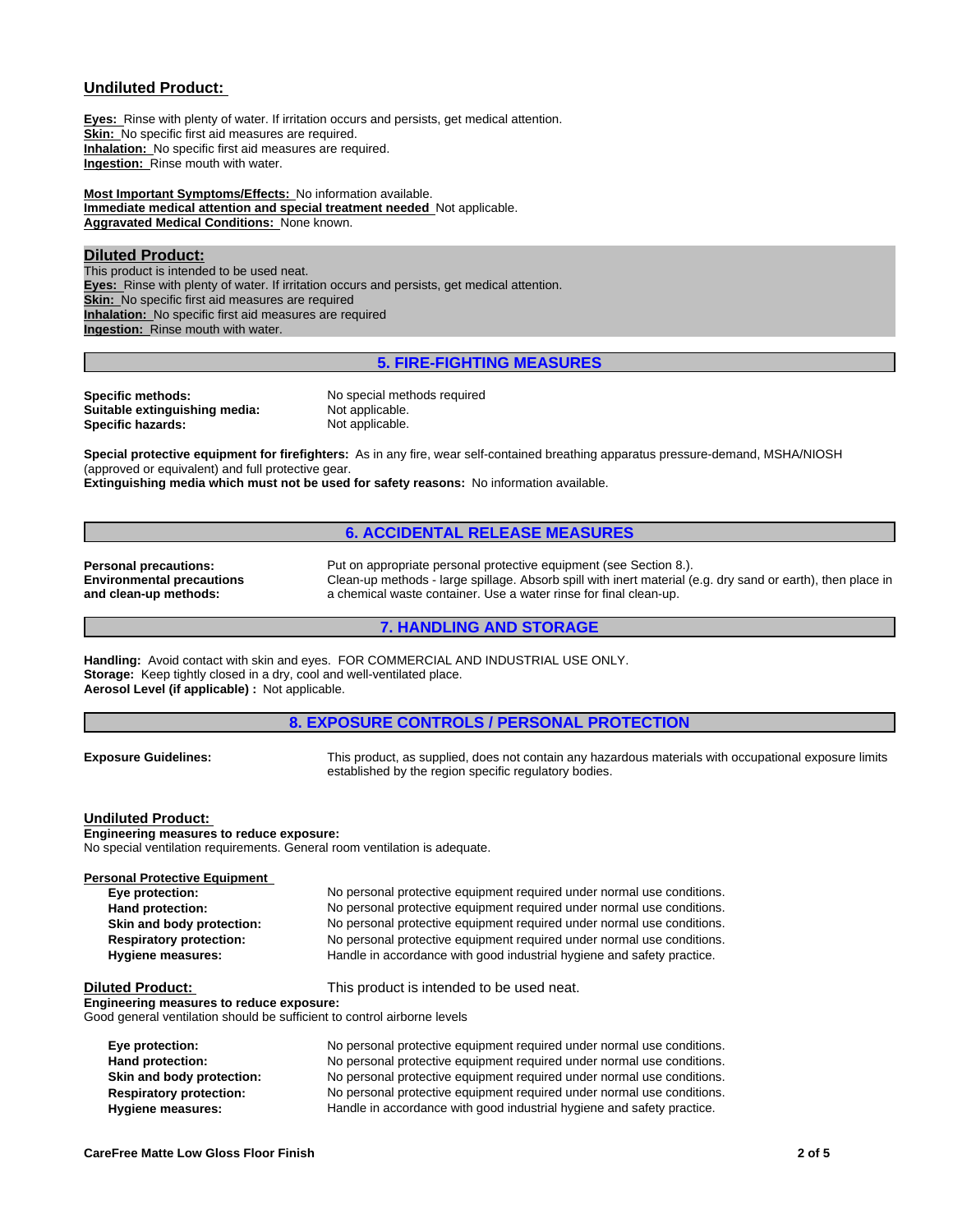# **9. PHYSICAL AND CHEMICAL PROPERTIES**

**Explosion limits: - upper:** Not determined **- lower:** Not determined **Physical State:** Liquid **Color:** *Color: Opaque, White*<br> **Evaporation Rate: No information available <b>Color: Ammonia Color: Ammonia Evaporation Rate:** No information available **Concernantial Concernantial Codor:** Ammonia<br> **Odor threshold:** No information available. **Concernantial Bolling point/range:** Not determined **Odor threshold:** No information available. **Melting point/range:** Not determined **Decomposition temperature:** Not determined **Autoiqnition temperature:** Not determined **Autoignition temperature:** No information available **Solubility:** Dispersible **Solubility in other solvents:** No information available **Density:** 8.51 **Ibs/gal** 1.02 **Kg/L Bulk density:** No information available **Vapor pressure:** No information available.<br> **Flash point (°F):** > 200 °F > 93.4 °C<br> **Partition coefficient (n-octanol/water):** N **Viscosity:** No information available **Elemental Phosphorus:** 0.12 % by wt.<br> **VOC:** 0.05 % \* **VOC: 0.05 % \* Flammability (Solid or Gas):** Not applicable **Corrosion to metals:** Not corrosive **Sustained combustion:** Not applicable

**Vapor density:** No information available **Partition coefficient (n-octanol/water):** No information available

#### **VOC % by wt. at use dilution** 0.05

\* - Title 17, California Code of Regulations, Division 3, Chapter 1, Subchapter 8.5, Article 2, Consumer Products, Sections 94508

# **10. STABILITY AND REACTIVITY**

**Reactivity:** Not Applicable **Stability:** The product is stable<br> **Hazardous decomposition products:** None reasonably foreseeable. **Hazardous decomposition products:**<br>Materials to avoid:

**Materials to avoid:** Do not mix with any other product or chemical unless specified in the use directions.<br> **Conditions to avoid:** No information available. No information available.

**11. TOXICOLOGICAL INFORMATION**

**Information on likely routes of exposure:** Skin contact, Inhalation, Eye contact

**Delayed, immediate, or chronic effects and symptoms from short and long-term exposure**

**Skin contact:** Unlikely to be irritant in normal use. **Eye contact:** May be mildly irritating to eyes. **Ingestion:** No information available. **Inhalation:** No information available. **Sensitization:** No known effects. **Target Organs (SE):** None known **Target Organs (RE):** None known

**Numerical measures of toxicity ATE - Oral (mg/kg):** >5000

**12. ECOLOGICAL INFORMATION**

**Ecotoxicity:** No information available.

**Persistence and Degradability:** No information available.

**Bioaccumulation:** No information available.

**13. DISPOSAL CONSIDERATIONS**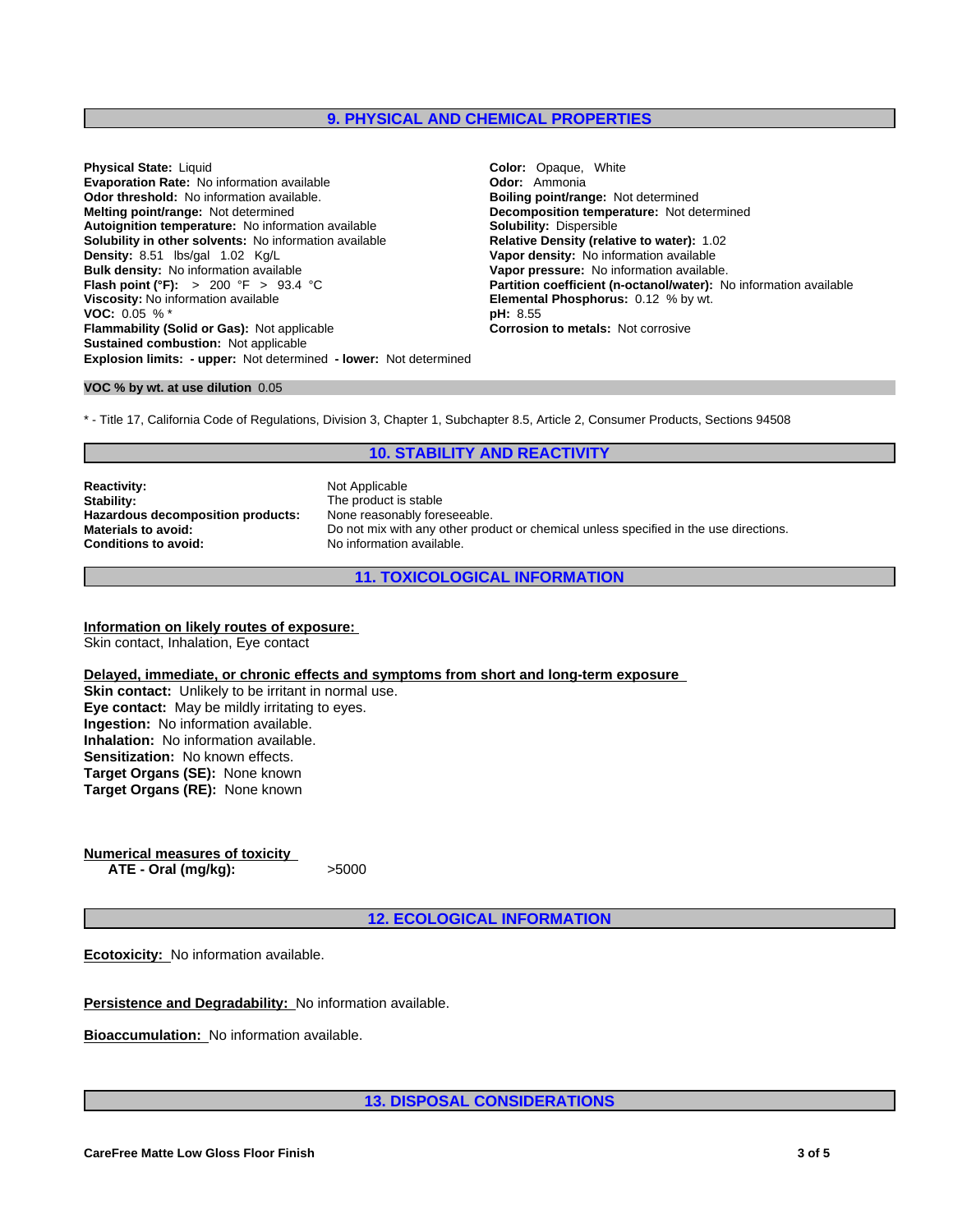**Waste from residues / unused products (undiluted product):** This product, as sold, if discarded or disposed, is not a hazardous waste according to Federal regulations (40 CFR 261.4 (b)(4)). Under RCRA, it is the responsibility of the user of the product to determine, at the time of disposal, whether the waste solution meets RCRA criteria for hazardous waste. Dispose in compliance with all Federal, state, provincial, and local laws and regulations.

**Waste from residues / unused products (diluted product):** This product, when diluted as stated on this SDS, is not a hazardous waste according to Federal regulations (40 CFR 261.4 (b)(4)). Under RCRA, it is the responsibility of the user of the product to determine, at the time of disposal, whether the waste solution meets RCRA criteria for hazardous waste. Dispose in compliance with all Federal, state, provincial, and local laws and regulations.

**RCRA Hazard Class (undiluted product):** Not Regulated **RCRA Hazard Class (diluted product): Not Regulated Contaminated Packaging:** Do not re-use empty containers.

# **14. TRANSPORT INFORMATION**

#### **DOT (Ground) Bill of Lading Description:** NOT REGULATED

**IMDG (Ocean) Bill of Lading Description:** NOT REGULATED

### **15. REGULATORY INFORMATION**

#### **International Inventories at CAS# Level**

All components of this product are listed on the following inventories: U.S.A. (TSCA), Canada (DSL/NDSL).

#### **RIGHT TO KNOW (RTK)**

| Ingredient(s)                                                                                                                                                                                  | CAS#        | <b>MARTK:</b> | <b>NJRTK:</b> | <b>PARTK:</b> | <b>RIRTK:</b> |
|------------------------------------------------------------------------------------------------------------------------------------------------------------------------------------------------|-------------|---------------|---------------|---------------|---------------|
| Water                                                                                                                                                                                          | 7732-18-5   |               |               |               |               |
| 2-Propenoic acid, 2-methyl-,<br>polymer with ethyenylbenzene,<br>2-ethylhexyl 2-propenoate,<br>2-hydroxyethyl<br>2-methyl-2-propenoate and methyl<br>2-methyl-2-propenoate                     | 32216-84-5  |               |               |               |               |
| Diethylene glycol monoethyl ether                                                                                                                                                              | 111-90-0    |               |               |               |               |
| Dipropylene glycol n-butyl ether                                                                                                                                                               | 29911-28-2  |               |               |               |               |
| 2-Propenoic acid, 2-methyl-, methyl<br>ester, polymer with ethenylbenzene,<br>2-ethylhexyl 2-proenoate and<br>2-ethyl-2-[[(1-oxo-2-propenyl)oxy]m<br>ethyl]-1,3-propanediyl<br>di-2-propenoate | 357943-06-7 |               |               |               |               |
| Tributoxyethyl phosphate                                                                                                                                                                       | 78-51-3     |               |               |               |               |

# **CERCLA/ SARA**

| <br>ıredient(s<br>- 110                 | CAS#   | Weight % | ERCLA/SARA RQ (Ibs)<br><b>ICERCI</b> | Section 302 TPQ (lbs) | <b>Section 313</b> |
|-----------------------------------------|--------|----------|--------------------------------------|-----------------------|--------------------|
| Diethylene glycol<br>Jl monoeth∨l ether | 1-90-0 | 5%<br>ີ  |                                      |                       |                    |
|                                         |        |          |                                      |                       |                    |
|                                         |        |          |                                      |                       |                    |

|                                           | <b>HAF</b> | <b>ODS</b> | Pollutants |
|-------------------------------------------|------------|------------|------------|
|                                           | ^^ ^       | . V V      | CW,        |
|                                           | ິ          | vn,        | Prioritv   |
| Diethylene<br>ether<br>e alvcol monoethvl |            |            |            |

## **Canadian Regulations**

# **16. OTHER INFORMATION**

**NFPA (National Fire Protection Association)**  Rating Scale: (Low Hazard) 0 - 4 (Extreme Hazard)

**Health** 0 **Flammability** 0 **Instability** 0

**Diluted Product:** This product is intended to be used neat.